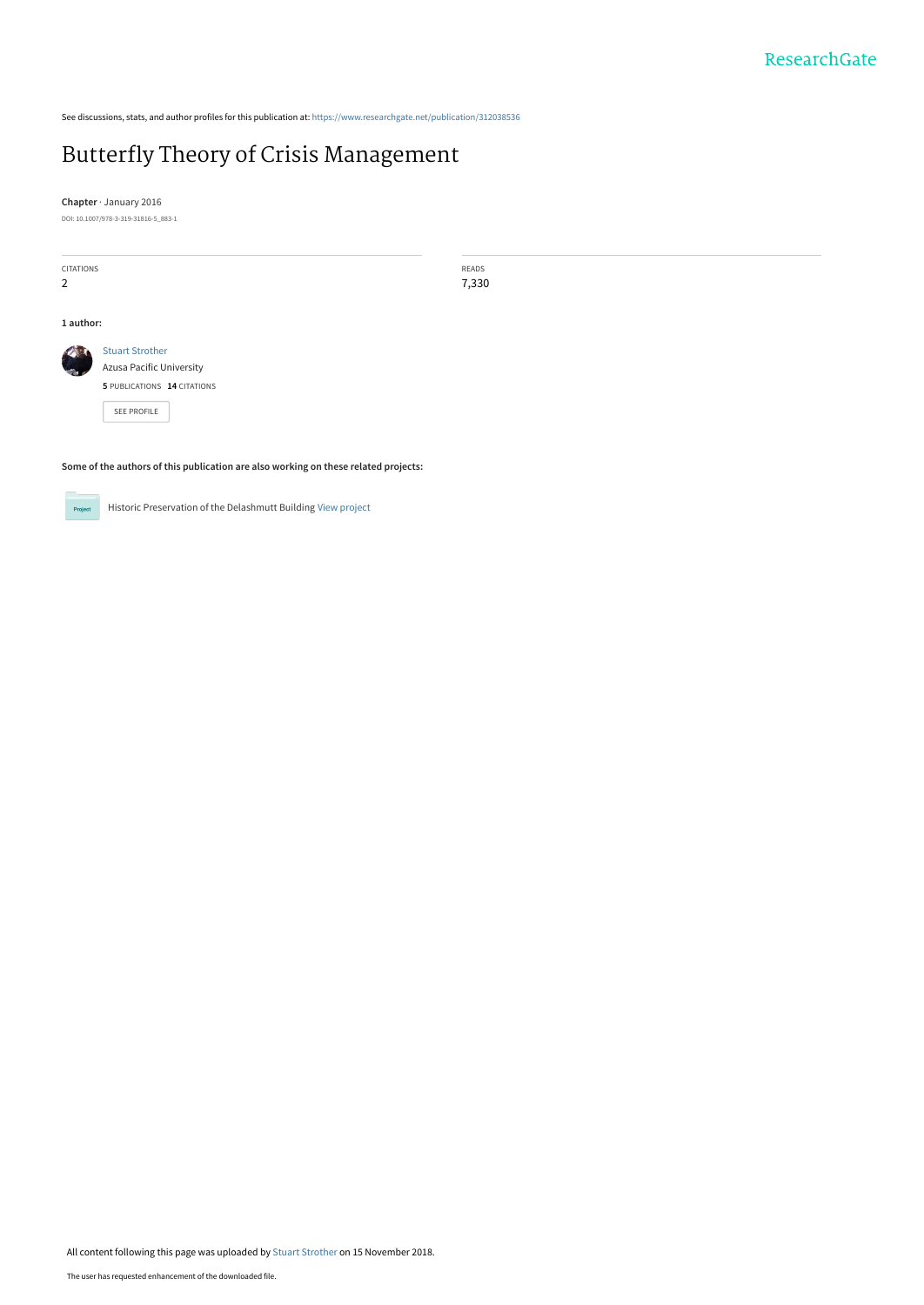# Butterfly Theory of Crisis Management

Stuart C. Strother Azusa Pacific University, Azusa, CA, USA

## Synonyms

[Chaos theory;](http://link.springer.com/Chaos theory) [Dynamic systems;](http://link.springer.com/Dynamic systems) [Non-linear](http://link.springer.com/Non-linear systems) [systems](http://link.springer.com/Non-linear systems);

# Introduction

The single flap of a butterfly's wings in Brazil generates a minor atmospheric disturbance continuously expanding to produce a tornado in Texas a month later. This butterfly effect, often attributed to Lorenz [\(1963](#page-5-0)), and sometimes called butterfly theory, suggests small events may generate large consequences. Butterfly theory was initially applied to meteorology, but in recent years, the theory has been applied to other fields including mathematics, physics, and economics. This paper applies butterfly theory to matters of crisis management in public administration.

## Butterfly Theory

"Does the flap of a butterfly's wings in Brazil set a tornado in Brazil?" was the question posed by

meteorologist Edward N. Lorenz at a national meeting of scientists in 1972. In asking the question, Lorenz challenged conventional notions of science, such as deterministic and linear systems.

Butterfly theory contends a small input may result in a disproportionately large output. Synonyms include chaos theory and stochastic systems. Black swan events and the random walk theory are related to butterfly theory.

A deterministic system is one in which randomness does not exist. Independent variables precisely predict dependent variables. In public administration, for example, a new policy mandating a two dollar per hour increase in workers' minimum wages results in each worker receiving two more dollars. A conventional linear system is illustrated here, as each worker receives exactly two additional dollars for each hour worked. Linear systems, a type of scientific modeling, assume a reliable mathematical relationship between variables.

Whereas theories of linear systems facilitate elegant scientific models, and comforting forecasts, the empirical reality may differ significantly. As recent events in Los Angeles, San Francisco, and Seattle reveal (Puzder [2015](#page-5-0)) the raising of minimum wages by fiat, does not result in higher earnings for the workers but, in fact, lower earnings. Profit-maximizing companies, following Coase's [\(1937](#page-5-0)) theory of the firm and tendencies of capital mobility, have been found to move their operations away from cities where minimum wage laws have been enacted.

 $\oslash$  Springer International Publishing AG 2016

A. Farazmand (ed.), Global Encyclopedia of Public Administration, Public Policy, and Governance, DOI 10.1007/978-3-319-31816-5\_883-1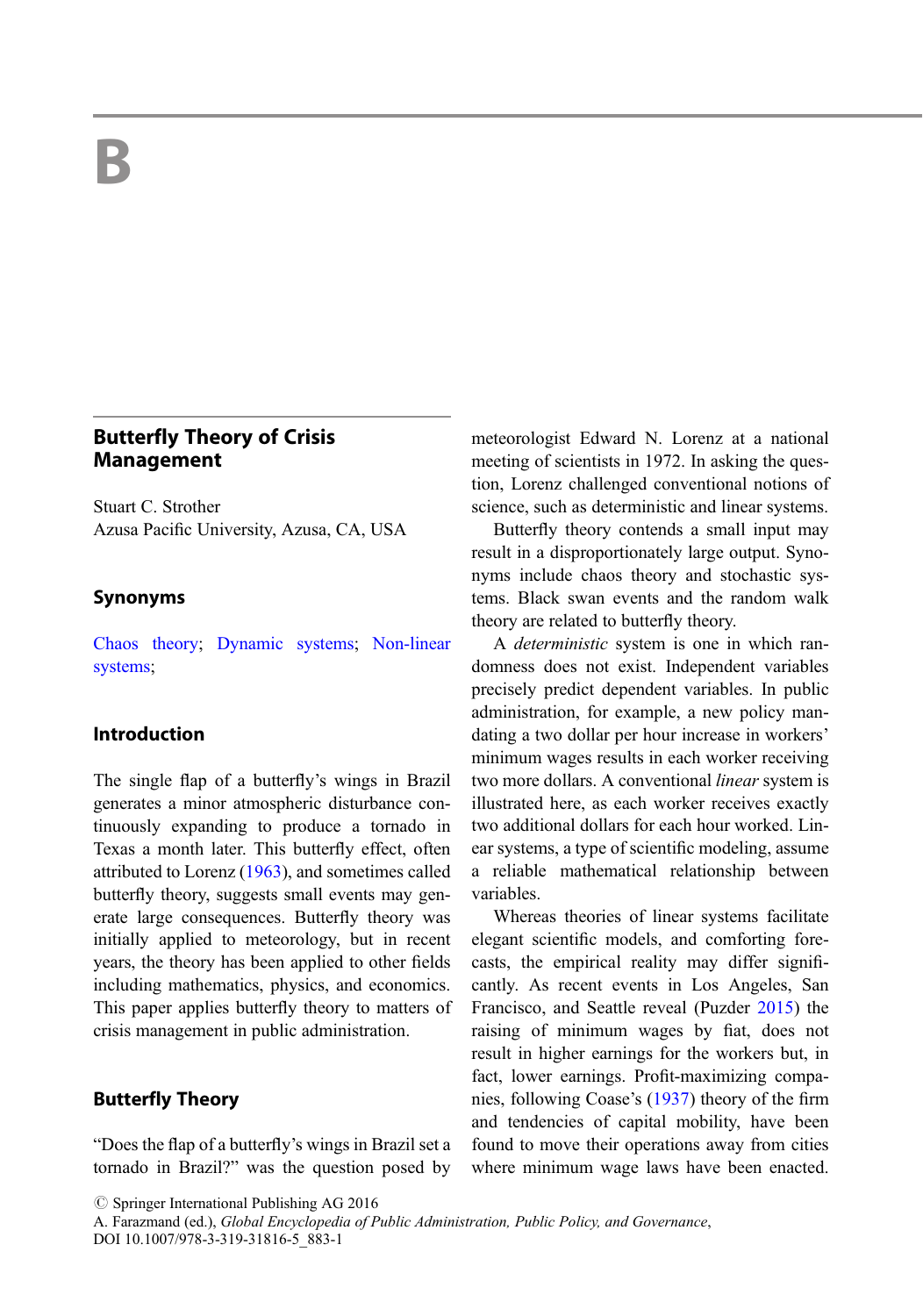Factor substitution is also implemented, as machines assume functions previously performed by workers. And so, in a nod to the theory of unintended consequences, public administrators intending to aid the working man have instead done him harm.

Chaos theory rebuffs, or redefines, notions of deterministic and linear systems. Whereas linear systems suggest initial present conditions may predict future conditions, chaos theory emphasizes the possibility that initial conditions may not be fully understood; therefore, future conditions may widely differ from what the deterministic models predict. A gentle 5 mph breeze in Brazil surely would not predict high winds in Texas, but the additional flap of the butterfly's wing may be the tipping point to create the eventual tornado.

Malcolm Gladwell, in his best-selling book, The Tipping Point [\(2002](#page-5-0)), offers an example of crime reduction in New York City. High crime rates in the 1980s were reduced in the 1990s as a result of application of the broken windows theory. Police cracked down on petty crimes such as graffiti and jumping subway turnstiles. The subsequent reduction of serious crimes was attributed to the zero tolerance for small crimes. Tipping points are akin to butterfly theory, in that a small cause sets the course for a large effect.

Stochastic systems contradict deterministic systems, in that random variables are included in the models. A distribution of outcomes may be estimated employing probability, but precise outcomes cannot be predicted. Malkiel's ([1973\)](#page-5-0) random walk theory is an example of stochastic systems. The direction a drunk man walks after exiting the bar is random; he may go left, right, straight, or fall on his face and not walk anywhere. Butterfly theory exists as a subtext within chaos theory and stochastic models.

Malkiel applied his theory to financial instruments, especially stocks. Numerous public organizations, especially public pension funds and municipal governments followed deterministic logic in investing assets in a multitude of financial securities. Many were overexposed when they bought mortgage-backed securities. CalPERS and CalSTRS, pension funds for public employees in California, lost as much as \$1.6 billion as a result of the housing crash of 2007–2008 (Lifsher [2015\)](#page-5-0).

Taleb's [\(2007](#page-5-0)) black swan theory is related to butterfly theory. Evidence of thousands of white swans does not serve as proof that all are white. Instead, the appearance of one black swan can disprove the notion that all swans are white. And so the black swan is a metaphor of an extremely low probability event that has large impacts.

In 1973, residents of California's conservative and wealthy Orange County elected Bob Citron treasurer. Citron managed the county's finances, including a large investment portfolio. His strategy, widely avoided in most finance circles, was to "borrow short to invest long" (Ludwig [1995](#page-5-0), p. 37). By 1994, Citron accumulated \$1.6 billion in "paper losses," representing a reduction in portfolio assets of nearly one fourth. The County declared bankruptcy. Local government leaders made a crisis management mistake in not preparing for the low probability event that the actions of a single employee, with no formal training in finance, could create a magnanimous disaster impacting public services, schools, and jobs.

Whereas butterfly theory focuses on magnitude (small event, large consequences), black swan theory focuses on timing (low probability event, large consequences).

#### Crisis Management

Crisis management is the process of planning for and responding to events that can harm an organization. By definition, a crisis is a major event with extremely harmful effects to both internal and external stakeholders. Normal routine procedures are not capable of coping with the disruption (Booth [1993](#page-5-0)). Regarding timing, crises generally occur suddenly, require quick reaction time, and have greater impact the longer the duration of the crisis. The organization is likely to be permanently changed after the crisis (Venette [2003\)](#page-5-0).

As a field of study, crisis management is relatively young, with the literature developing after a number of environmental and industrial disasters of the 1980s, such as the 1980 eruption of Mt. St.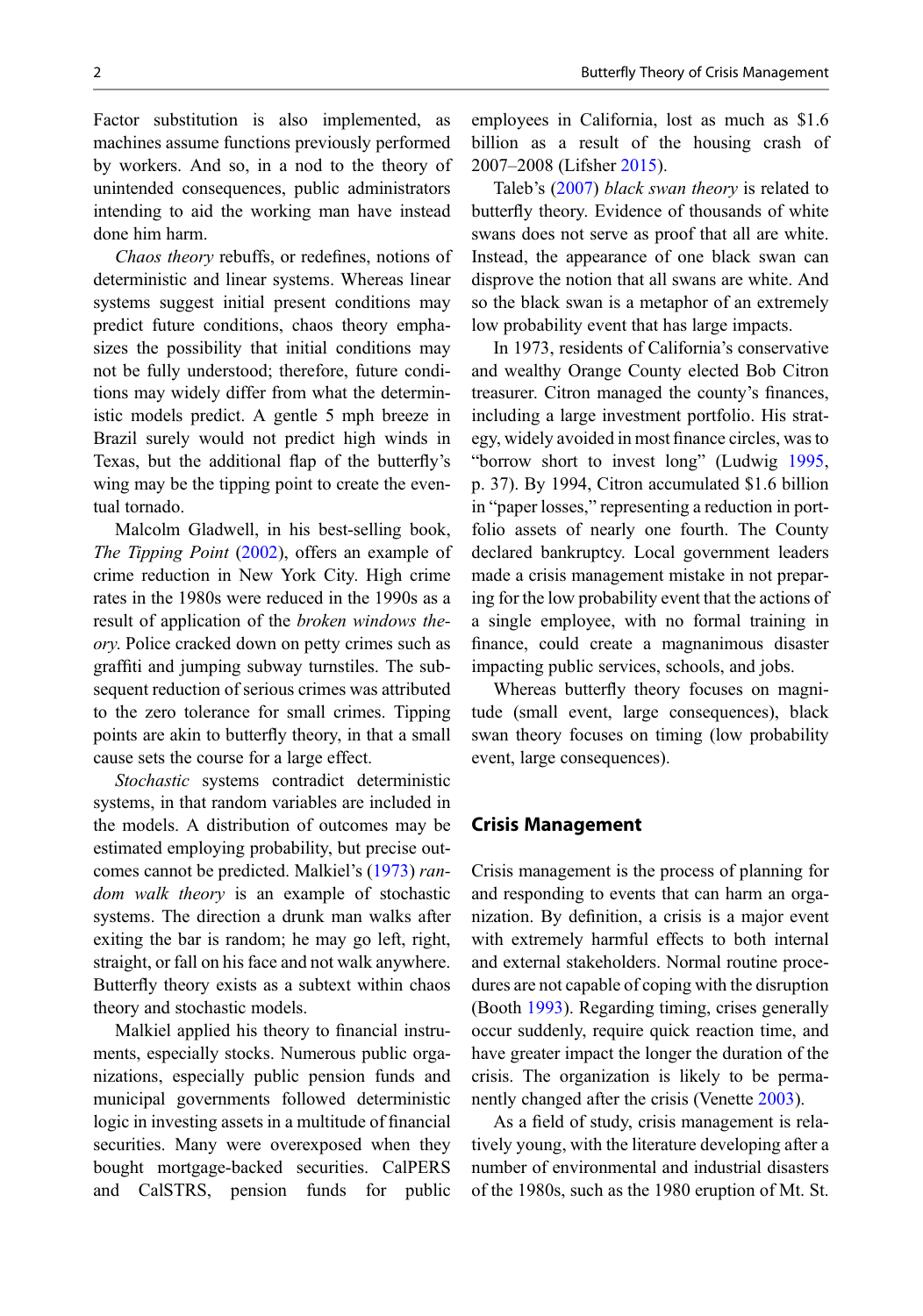Helens, the 1983 bombing of US and French military barracks in Beirut, the 1986 nuclear meltdown in Chernobyl, and the 1988 explosion of Pan Am Flight 103 over Lockerbie, Scotland. A number of high-profile tragedies in the private sector also contributed to the emergence of crisis management theories and practices. In 1982, a miscreant added cyanide to Tylenol capsules resulting in seven deaths and over \$100 million in losses for parent company Johnson & Johnson. In 1992, a woman received third-degree burns from scalding coffee from McDonald's, resulting in an initial judgment of \$2.9 million against the company.

#### GHP Model of Crisis Management

Current literature on crisis management is abundant and rife with numerous theories, models, and heuristics. Gonzáles-Herrera and Pratt [\(1995](#page-5-0)) offer a common sense model of crisis management applicable to both public and private sectors. The model consists of four phases: (1) issues management, (2) planning-prevention, (3) the crisis, and (4) the post-crisis.

Issues management is the first phase of crisis management, wherein managers "scan the environment" looking for, and collecting data on, trends or single issues that could become crises. In the context of readiness planning for municipal governments, Vastveit et al. ([2014\)](#page-5-0) suggest this initial phase generates a "risk image" describing the stakeholders' views of threats. The risk image contains likelihood or probability of events and the potential consequences of those events.

Many threats can be identified in advance, but some cannot. As Defense Secretary Donald Rumsfeld famously quipped, "There are known knowns...we also know there are known unknowns." Public officials in California know earthquakes will occur in the future and make readiness plans. Regarding a terrorist attack, those same officials do not know whether such an attack will occur nor do they know the time or place. Nonetheless, public sector leaders plan for both earthquakes and terrorist attacks.

The second phase of crisis management, planning-prevention, consists of setting proactive policy to respond to potential crises identified in the issues management phase, analyzing "the organization's links with multiple constituencies," and preparing "general or specific contingency plans" (Gonzáles-Herrera and Pratt [1995,](#page-5-0) p. 28). A forthcoming crisis could be known as imminent; for example, after the rogue trader forced Orange County into bankruptcy, other municipalities with similar investment portfolios should brace for a comparable imminent crisis.

Similarly, the planning-prevention phase may identify an existing problem that has the potential to evolve into a full-scale crisis. City leaders in Detroit, for example, had full knowledge of the city's fiscal shortfalls and made plans for the 2013 bankruptcy filing.

The crisis is the third phase of crisis management. Gonzáles-Herrera and Pratt suggest at this phase that the organization evaluates the organization's response to the crisis, preempts negative publicity, and "targets" the organization's mes-sage to "appropriate audiences" [\(1995](#page-5-0), p. 29).

Here, the model falls short, as the organization's leaders, when faced with a new crisis, should focus their energy on resolving the crisis and minimizing harm to internal and external stakeholders. When a crisis hits, public relations although important take a backseat to actually resolving the crisis. When faced with the 2015 crisis of using a private, and potentially insecure, email server for US State Department business, Secretary Hillary Clinton appeared to commit more energy to manage public perception of the event than to actually resolve the crisis by protecting sensitive government data.

In the fourth and final post-crisis phase of the Gonzáles-Herrera and Pratt crisis management model, the organization monitors the crisis "until its intensity is reduced," informs stakeholders and the media of the organization's actions, and "evaluates how the crisis plan, if one existed, worked" [\(1995](#page-5-0), p. 29). As Venette [\(2003](#page-5-0)) warned, the organization may never be the same. Gonzáles-Herrera and Pratt note the organization "yearns for bygone glorious days" [\(1995](#page-5-0), p. 29).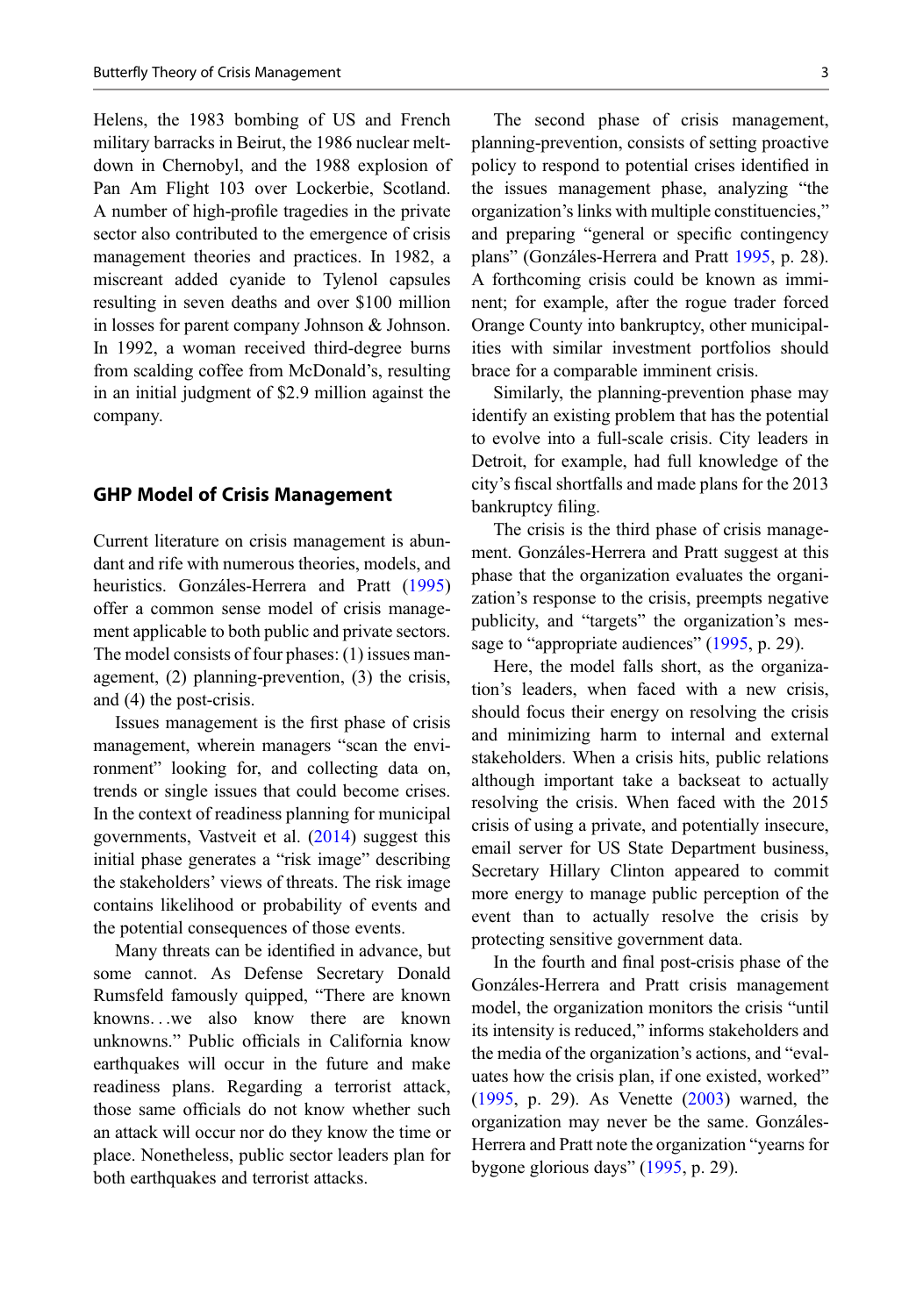Hurricane Katrina of 2005 was the costliest natural disaster in US history. Despite accurate forecasting and ample lead time, the hurricane's landfall generated more than 50 levee breaches resulting in over 1200 deaths and more than \$100 billion in property damage. The US Army Corps of Engineers was found culpable for using inadequate levee building materials.

The crisis was also exacerbated by feckless responses by local, state, and federal entities including the New Orleans Police Department, the Louisiana governor's office, and the Federal Emergency Management Agency. Farazmand criticized the public sector response to Hurricane Katrina as "a global case of grand failure in, governance, leadership, and public management" [\(2009](#page-5-0), p. 399). A perfect storm of bureaucratic failure accompanied the literal perfect storm of the hurricane.

Whereas public administrators responsible to respond to the crisis had certainly received ample training in crisis management, copious failures occurred both in resolving the crisis and in the post-crisis phase. Years after the hurricane, several New Orleans neighborhoods remain destroyed and serve as reminders of the destructive power of the hurricane and the compounding effects of poor leadership.

#### Butterfly Theory of Crisis Management

Numerous theories and models, such as the Gonzáles-Herrera and Pratt [\(1995](#page-5-0)) model, offer thoughtful and practical tools for crisis management. This paper adds butterfly theory to the existing literature of crisis management. Butterfly theory of crisis management suggests crisis managers should anticipate, and prepare to respond to, small and low probability events that have the potential to result in major harmful crises.

Butterfly theory avers that small events may cause large effects. Similarly, black swan theory asserts low probability events may cause large effects. These theories apply to the first "issues management" phase of the Gonzáles-Herrera and Pratt ([1995\)](#page-5-0) model. While "risk images" are being developed, leaders are obliged to consider small issues, and improbable events, that threaten the organization with substantial harmful effects.

Paradoxically, black swan events are not predictable by definition. Whereas every possible threat cannot feasibly be anticipated, leaders are obligated to be well informed of various small events threatening the organization's status quo.

As part of crisis management strategy, leaders should prepare contingency plans for small and low probability events that might result in a crisis. Many of these events can be anticipated including natural disasters, severe weather, fires, chemical spills, bus crashes, bomb threats, disease outbreaks, terrorism, active shooters, and employee malfeasance.

In addition to preparing for butterfly effects as the cause of crises, leaders should also be open to butterfly effects as possible solutions to crises. Hong and Sun [\(2000](#page-5-0)) cite butterfly effects as critical events to the normalization of diplomatic relations between China and the USA in the 1970s. Relations between the two nations had soured during the Cold War. But during an international competition in Japan, American and Chinese national ping pong teams had friendly interactions, beginning with an American player accidentally boarding the Chinese team's bus. A number of additional butterfly effects took place, resulting in the eventual rapprochement between the USA and China.

Leaders cannot feasibly anticipate all threats, just as weather forecasters cannot monitor every flap of a butterfly's wings in a far-off continent. Nonetheless, those engaged in crisis management would do well to include the possibility of small and low probability events in their crisis management plans.

# Cross-References

- ▶ [Budgetary Assistance for Crisis Management](http://link.springer.com/Budgetary Assistance for Crisis Management)
- ▶ [Complex Systems and Crisis Management](http://link.springer.com/Complex Systems and Crisis Management)
- ▶ [Contingencies and Crisis Management](http://link.springer.com/Contingencies and Crisis Management)
- ▶ [Crisis and Emergency Management](http://link.springer.com/Crisis and Emergency Management)
- ▶ [Crisis Awareness and Organizational Response](http://link.springer.com/Crisis Awareness and Organizational Response)